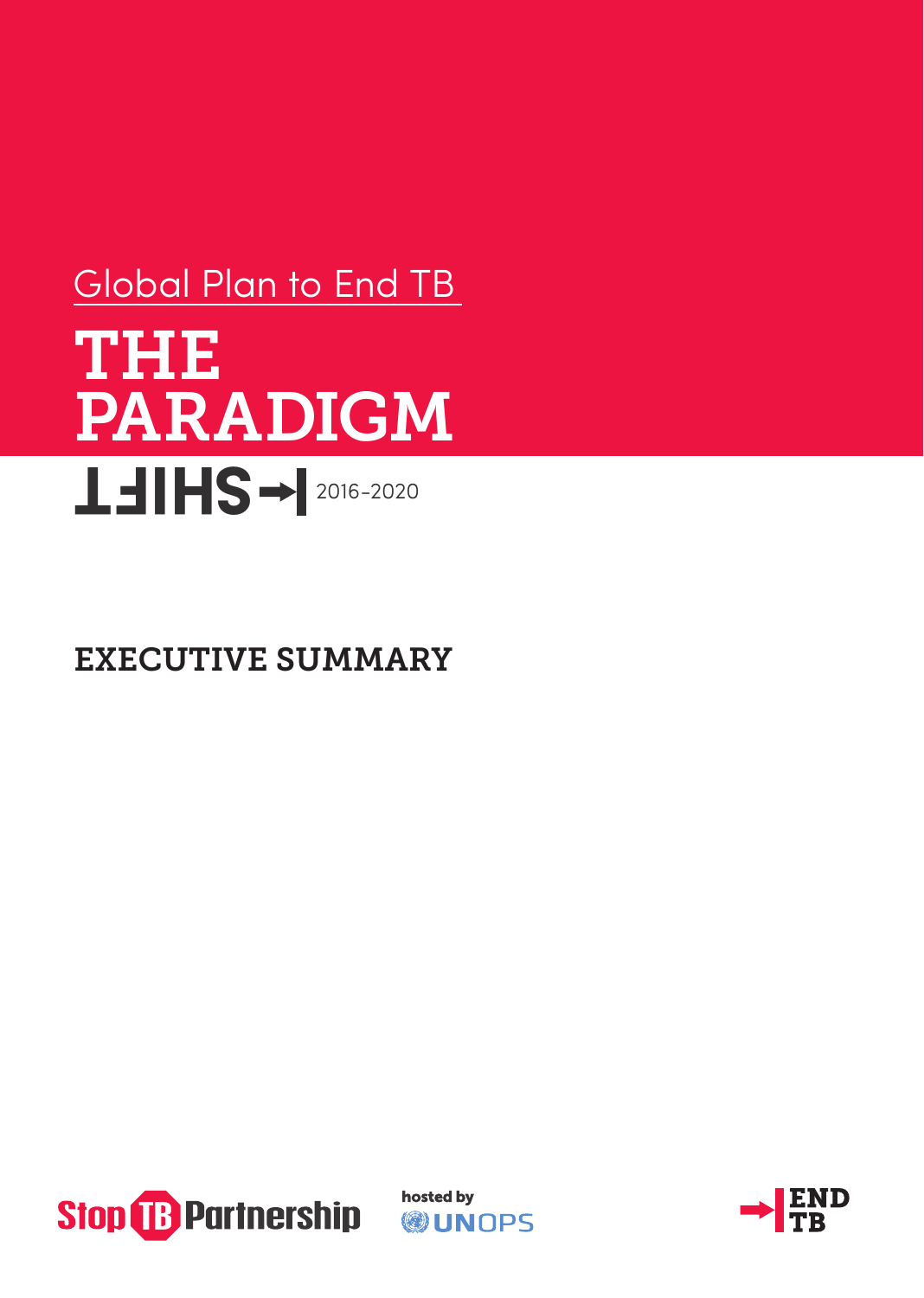The UN Sustainable Development Goals (Global Goals) and the End TB Strategy aim to end tuberculosis (TB) within a generation and boldly challenge the global health community to demonstrate greater urgency and ambition.

People across the world are aligning behind this global movement to end TB once and for all. However, without a dramatic change in how we respond to the disease, these targets will not be achieved in 150 years, let alone by 2030.

The number of people becoming ill with TB each year has declined by just 1.5% annually over the past 15 years. This rate of decline is unacceptably slow for a preventable, curable disease, and must increase dramatically by 2020 to put the world on track to end TB. Moreover, TB has now the unenviable title of being the world's leading cause of death from an infectious disease. In addition, TB continues to be the leading killer of people with HIV, responsible for one in three HIV-related deaths. We should not, and must not, accept this.

Through our inaction, TB has mutated into drug-resistant forms that are exceedingly difficult and expensive to diagnose and treat. Drugresistant TB is an ongoing global crisis, described by some as "airborne cancer". Unfortunately, this is widely overlooked by governments, despite the fact that it is overwhelming national health systems and budgets.

We must focus on prevention in addition to treatment.

To accomplish this, the global community must urgently take coordinated and bold action in the next five years. The Global Plan outlines a set of three new, ambitious targets – 90-(90)-90 – to guide country plans to aggressively scale up efforts to end TB. These targets are inspired by the commitment expressed by BRICS Health Ministers in their 2014 Declaration, as well as by the UNAIDS targets for HIV and AIDS.

To end TB, we need to shift the paradigm from barely controlling the epidemic to ending it altogether.

#### THE 90-(90)-90 TARGETS

#### Reach at least



and place all of them on appropriate therapy first-line, second-line and preventive therapy as required

As a part of this approach, reach at least



the most vulnerable, underserved, at-risk populations

Achieve at least



for all people diagnosed with TB through affordable treatment services, adherence to complete and correct treatment, and social support.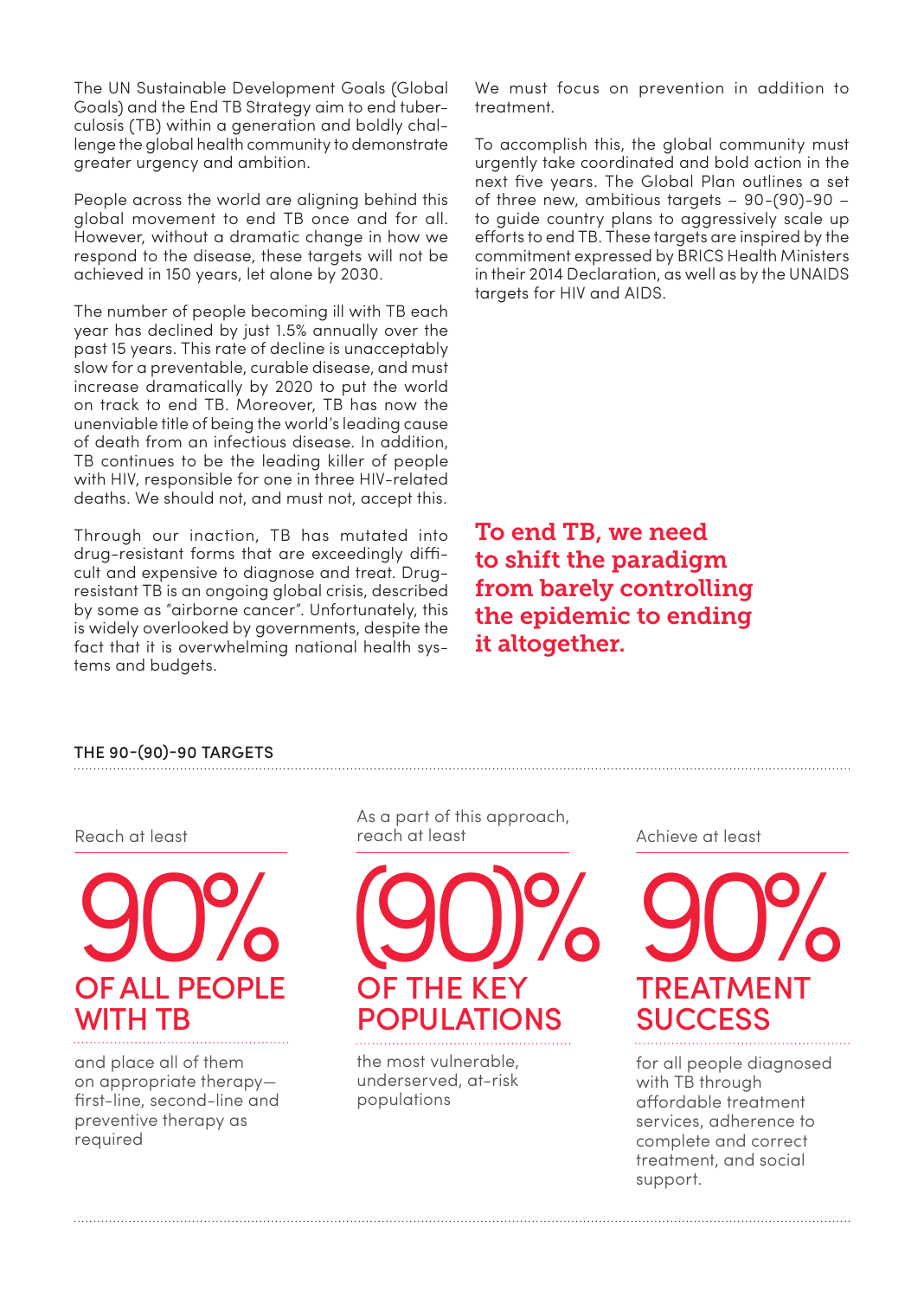These targets put the focus where it matters the most: on people with TB. Of the nearly 10 million individuals who get sick with TB each year, nearly 4 million people are consistently missed by health systems. They do not receive effective treatment and can infect up to 15 people among their children, families and community each year. Finding and treating all of them is essential if we are to bring about the unprecedented rate of decline in TB that has not been seen since the Second World War, but will be necessary to end the disease.

### The impact of investing in the Global Plan targets

The Global Plan lays out two scenarios for scaling up investments to achieve the 90-(90)-90 targets: standard and accelerated. Under both investment scenarios the 2020 End TB milestones will be achieved.

The accelerated scenario will require upfront aggressive investments with less total funding over five years and enhanced impact. The standard scenario, on the other hand, would require more funding over five years and would achieve less impact.

The Global Plan strongly underlines that the End TB targets will be missed if current efforts continue without a paradigm shift.

### RESOURCE NEEDS (IN US\$ MILLIONS): STANDARD AND ACCELERATED INVESTMENT SCENARIOS COMPARED WITH BASELINE CURRENT INVESTMENT SCENARIO.

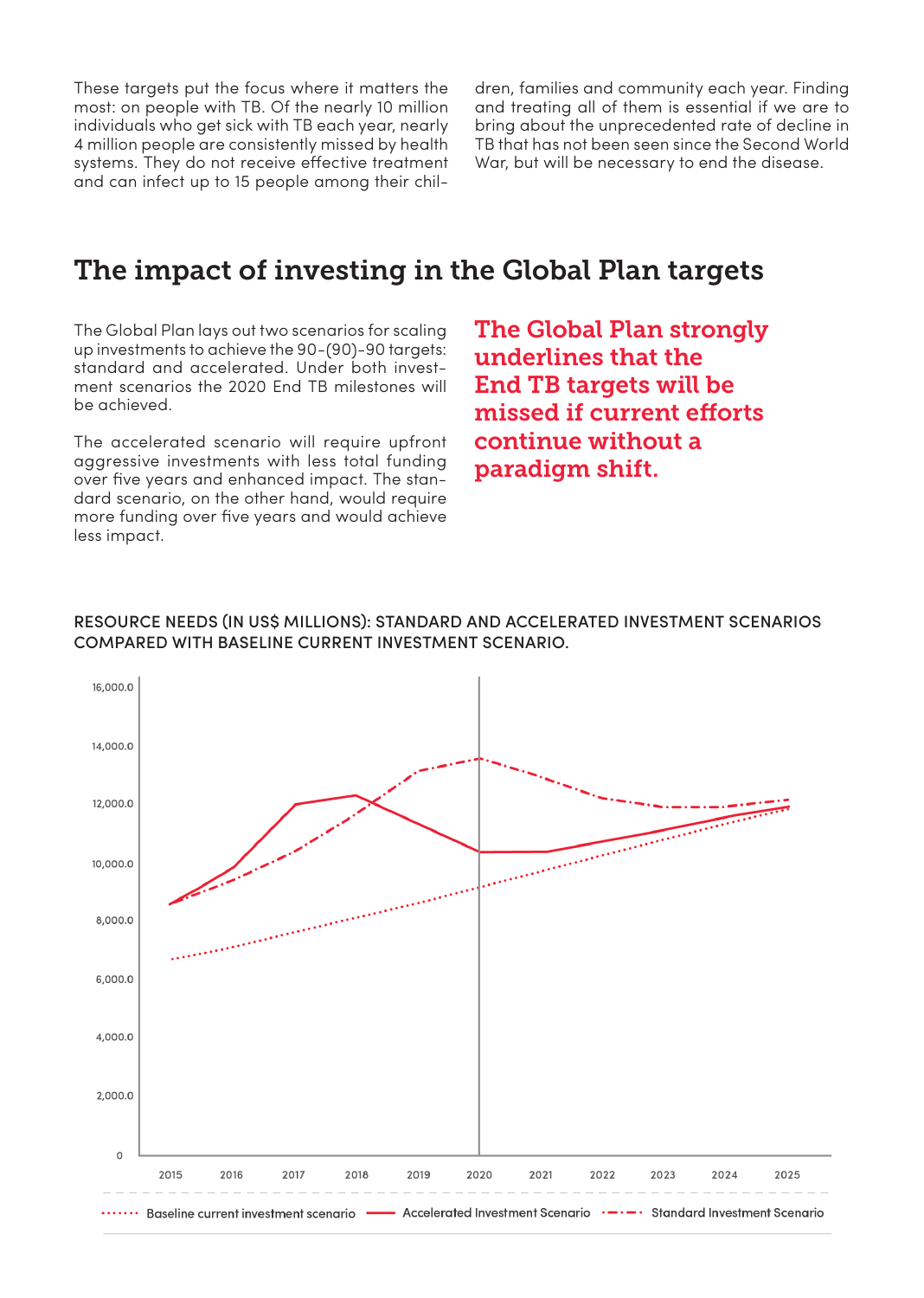Under the accelerated investment scenario, up to 29 million people will be treated for TB, 10 million lives will be saved and up to 45 million people will be prevented from having TB. Furthermore,

investing in this scenario gives one of the highest returns on investment of any health intervention. The return on investment is US\$ 85 for each dollar invested.

### RETURN ON INVESTMENT



# million LIVES SAVED







Given the huge numbers of lives that can be saved, the billions of dollars in economic benefits that can be gained and the cost– efficiency of front-loading investments, the Global Plan's clear recommendation is for countries to implement programmes to achieve the 90-(90)-90 targets in the accelerated scenario by 2020.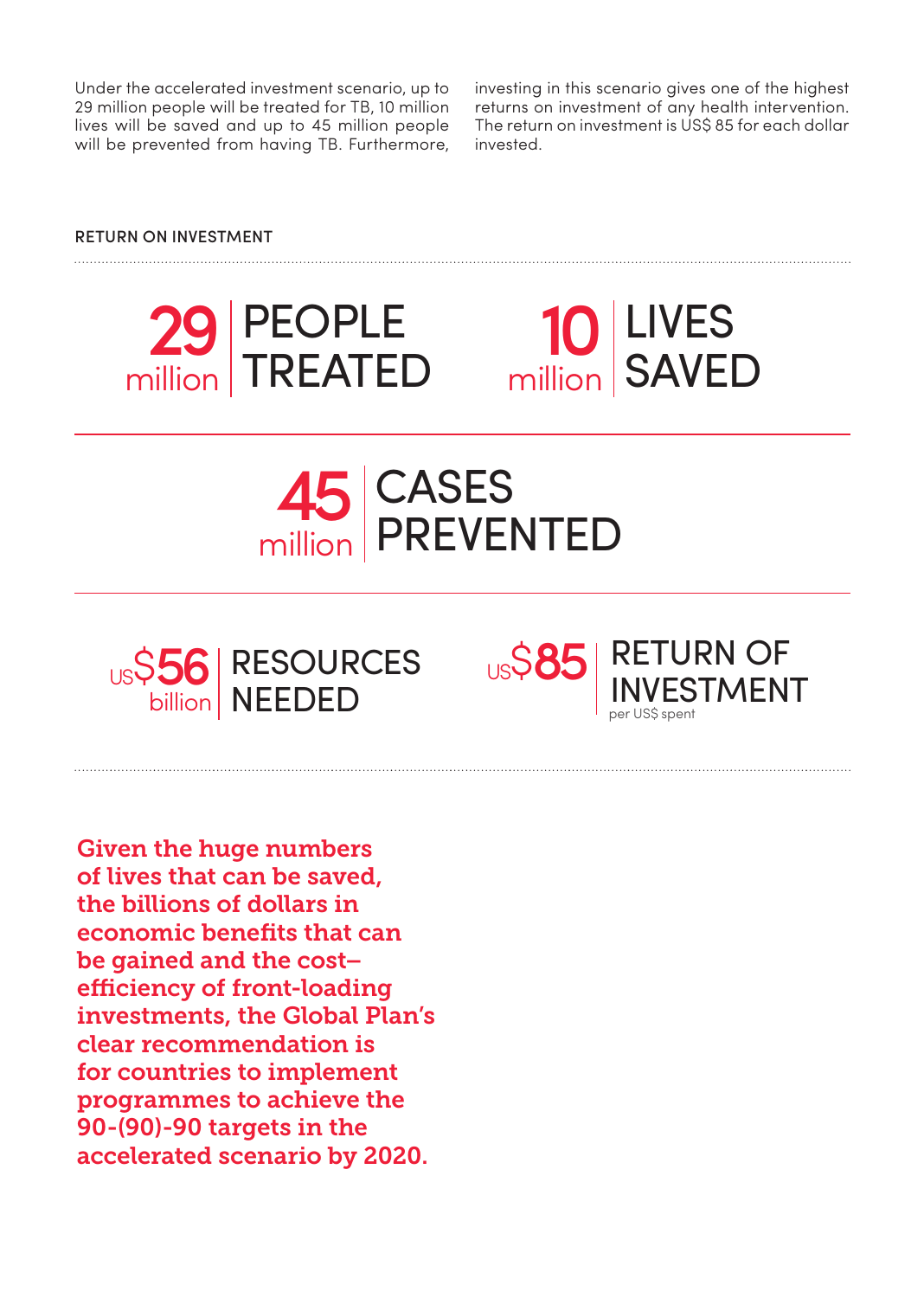# The paradigm shift essential to ending TB

To achieve the Global Plan targets and set the world on course to end TB, we need a paradigm shift in our approach to TB. A change of course is necessary in eight areas in order to successfully

shift action from controlling TB to ending the disease once and for all.

### EIGHT AREAS IN WHICH A PARADIGM SHIFT IS REQUIRED :

| A change<br>in mindset                                          | A human rights and<br>gender-based<br>approach to TB |
|-----------------------------------------------------------------|------------------------------------------------------|
| $\overline{\mathbf{3}}$                                         |                                                      |
| <b>Changed and more</b><br>inclusive leadership                 | Community- and<br>patient-driven<br>approach         |
|                                                                 |                                                      |
| <b>Innovative TB</b><br>programmes<br>equipped to end TB        | Integrated health<br>systems fit for<br>purpose      |
|                                                                 | 8                                                    |
| New, innovative and<br>optimized approach to<br>funding TB care | Investment in<br>socioeconomic<br>actions            |
|                                                                 |                                                      |

The Global Plan calls for additional and significant efforts for meaningful engagement and work with key populations, people affected by TB, civil society and the private sector.

The plan presents an approach to identify, reach and work with key populations. Civil society and community-based organizations must play a key role in the planning and provision of TB care by increasing awareness; active case

finding; improving access to care; encouraging adherence; providing psychosocial support and reducing stigma; monitoring programmes; and facilitating community engagement in research and development.

Private health care providers and businesses have an important role to play in providing, developing and partnering to deliver quality and affordable TB care, new tools, resources and expertise.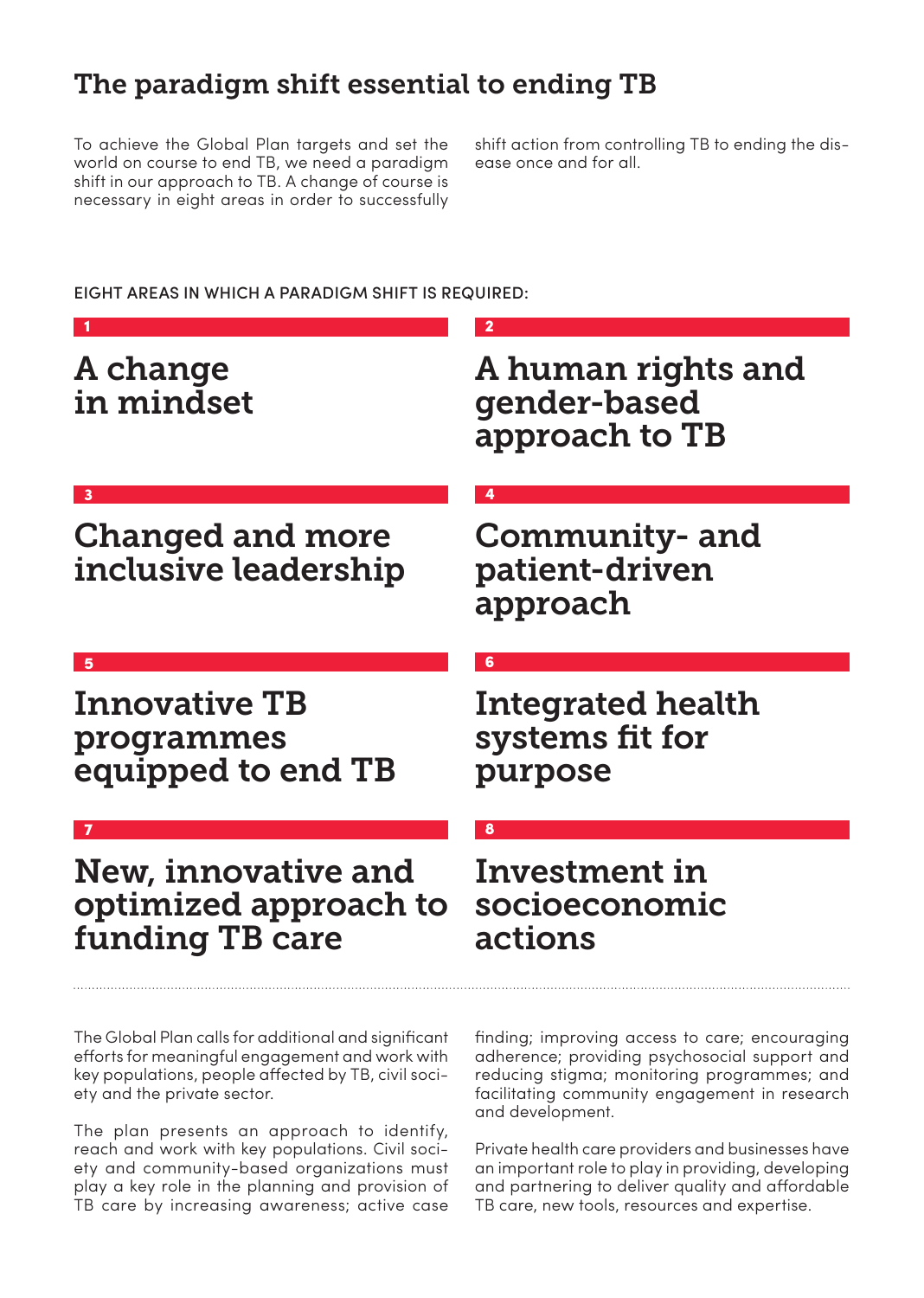## The urgent need for new tools to fight TB

3

The Global Plan demonstrates that huge gains can be made by improving the quality and reach of existing medical interventions. But, these will only get us so far. Without the development and deployment of new tools, we cannot end TB.

Failing to immediately invest in R&D for new tools will result in major financial costs in the future. Delaying investment by just one year will cause future treatment costs to increase by US\$ 1.3 billion annually.

A VACCINE that protects people of all ages against TB;

highly sensitive RAPID DIAGNOSTIC TESTS that can be implemented at the point of care; 2

Currently, there is a huge gap in financing for R&D for new TB tools. In recent years, less than 30% of the investment in TB R&D called for by the global TB community was made available. The number of TB R&D investors must increase, as must the total amount they contribute.

The Global Plan therefore calls for the development of new tools, namely:

**DRUG REGIMENS** (including for drug-resistant TB) that are highly effective, faster-acting and non-toxic.

Although some of these tools will not be available until after 2020, the investments to develop these tools need to happen now.

### Funding the Global Plan 2016–2020

A fully funded Global Plan will require a total amount of US\$ 65 billion, out of which US\$ 56 billion is needed to implement TB programmes and another US\$ 9 billion is need to fund R&D for new tools. Investments for implementation must be aggressively front-loaded, peaking at US\$ 12.3 billion globally in 2018, about double the amount currently invested in TB. Later on, the amount of funding required drops down to US\$ 10 billion annually in 2020, as a result of fewer people falling ill with TB.

The sources for funding identified are domestic funding, external donors and innovative financing mechanisms, as described in the Global Plan.

While domestic and international financiers will remain the principal sources of TB investments, the Global Plan highlights innovative financing mechanisms that could contribute in new ways,

including social impact bonds, blended finance and collaborative frameworks for R&D.

There is scope to optimize domestic funding in several countries in order to achieve greater impact. For high-income countries, BRICS countries (Brazil, Russia, India, China, South Africa) and upper middle-income countries, nearly all TB investments should flow from domestic resources and innovative financing.

While middle-income, high-burden countries need to step up their domestic investments, it is clear that low- and lower middle-income countries must receive increased international support if they are to accelerate action.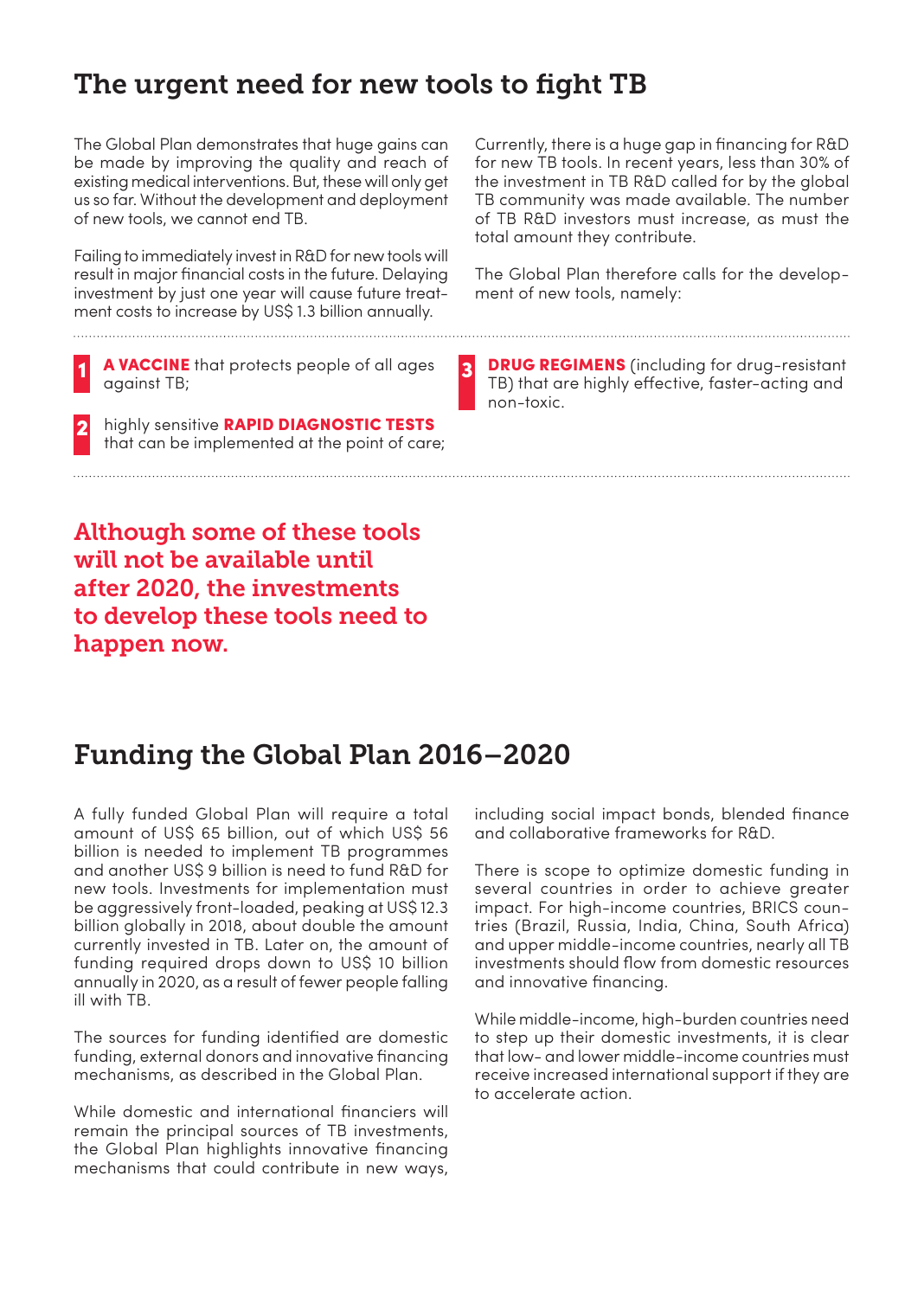Among the Global Fund-eligible countries, the total resources needed amount to US\$ 29.4 billion for implementation costs over the next five years. Domestic funding (in the most optimistic projections), along with continued external funding at the current level from the Global Fund and other

sources, will be able to provide up to US\$ 22 billion.

This leaves a significant funding gap of US\$ 7.4 billion over five years. There are at least three possible solutions to fill this gap:

INCREASE THE EXTERNAL FUNDING from donors, including the Global Fund 1

Optimize and INCREASE EFFICIENCIES in **3** Deploy INNOVA<br>the use of domestic resources where such **3 MECHANISMS.** resources are available 2

Deploy **INNOVATIVE FINANCING**<br>MECHANISMS.

### RESOURCE NEEDS (IN US\$ BILLIONS) FOR THE PERIOD 2016-2020 IN GLOBAL FUND ELIGIBLE COUNTRIES



A fully funded Global Plan will require a total amount of US\$ 65 billion, out of which US\$ 56 billion is needed to implement TB programmes and another US\$ 9 billion is need to fundR&D for new tools.